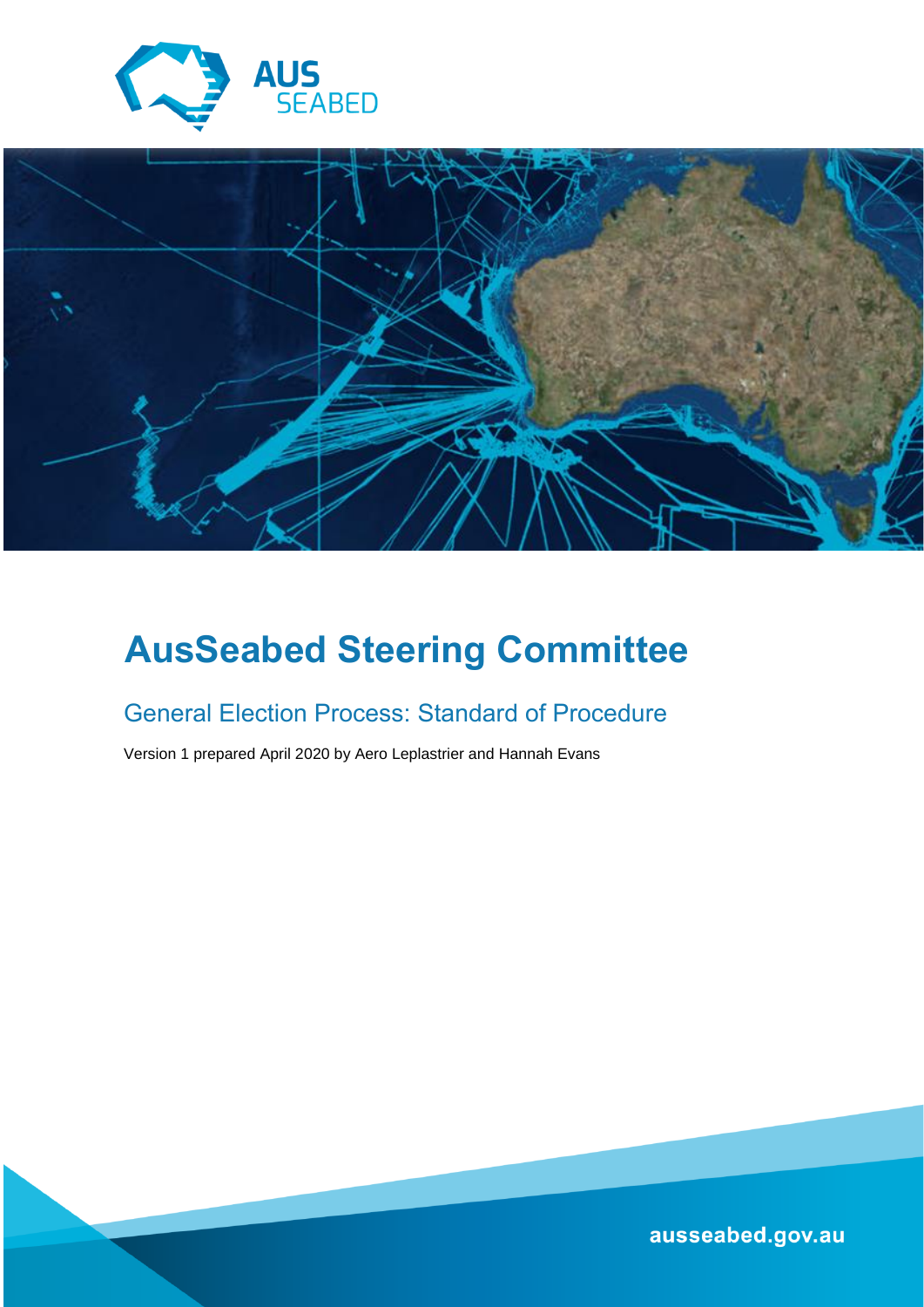## **Background**

The AusSeabed Steering Committee (the Committee) has been established to provide an effective representative governing body of the AusSeabed program. Membership consists of an equal and fair representation of the various sectors that participate in the AusSeabed initiative. Committee membership is assigned to the entity rather than the individual.

Specifically, the 13 members consist of:

- Three standing members:
	- o Geoscience Australia
	- o Australian Hydrographic Office
	- o The Commonwealth Scientific and Industrial Research Organisation Marine National Facility
- Up to nine other national general members to represent the sectors that participate in the AusSeabed initiative in Australia (e.g., government, university, industry)
- One position for an international member of the seabed mapping community.

### **Roles and Responsibilities**

The role of the Committee is to provide strategic direction and leadership in guiding AusSeabed to best achieve the vision for national bathymetric data of 'collect once, use many times'. The Committee will work to promote AusSeabed across all seabed mapping sectors and data users as well as encourage sharing of technical knowledge, data, and resources. It is expected that Committee representatives will:

- Hold as their primary responsibility the success of AusSeabed
- Bring the perspectives and priorities of their organisation and, more broadly, the sector of the seabed community they represent (e.g. marine survey; fisheries management; marine environmental management)
- Attend and prepare for meetings, including proposing agenda items for meetings and nominate a proxy when unable to attend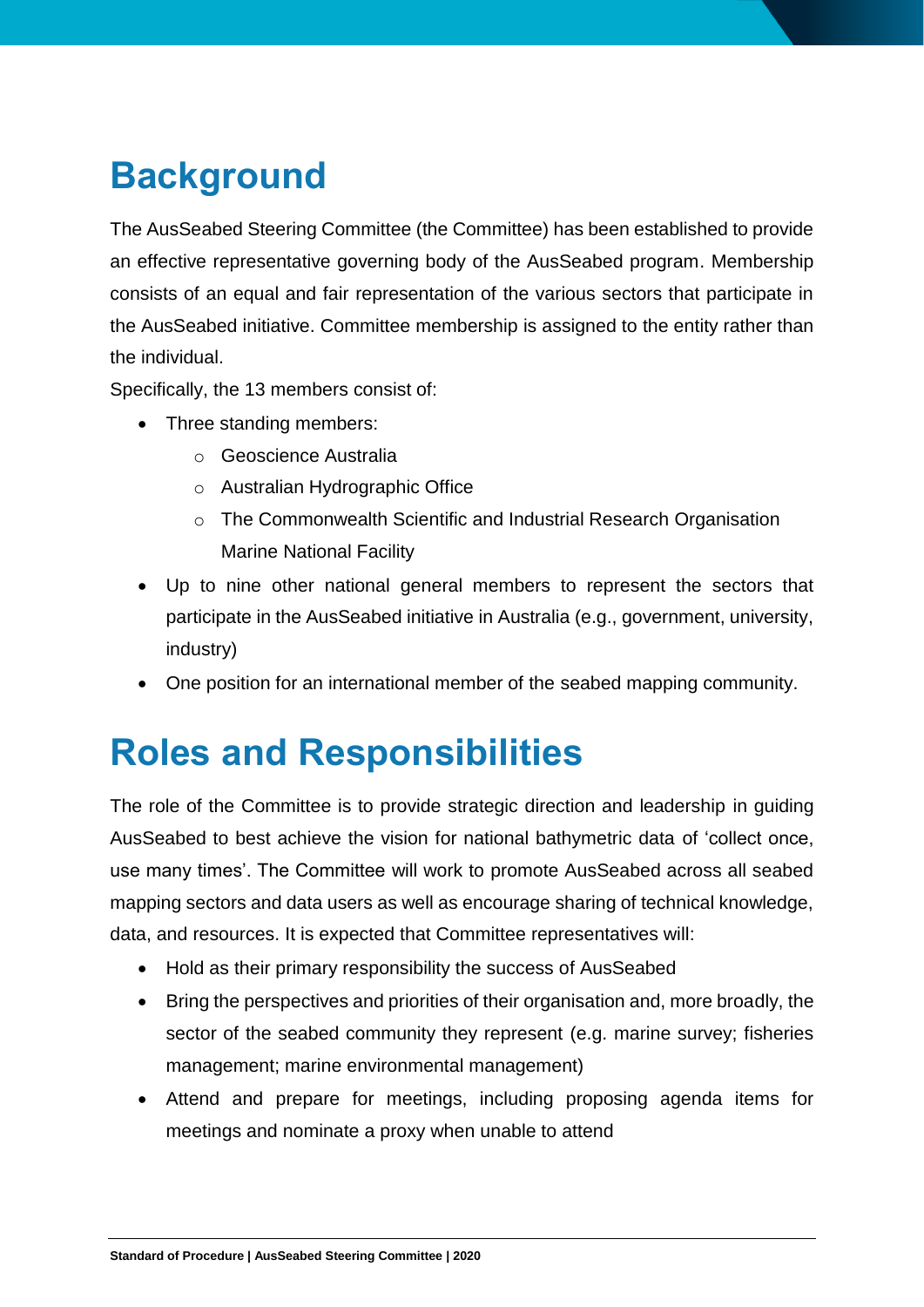- Facilitate the collation and review of feedback or progress on initiatives from their respective sectors, as required by the Committee, in a timely fashion
- Facilitate the acquisition of advice from experts within their workplace and sectors in support of AusSeabed objectives and specific projects.

### **Term Length**

General membership in the Committee will be for a maximum period of two years. At the end of this term, members can renominate for continued service during the nomination process. The exception will be the tenures of the inaugural general committee members. These will be either a one-and-a-half year or a two-and-a-half year term to establish a staggered renewal process to ensure continuity between committees going forward.

Members of the Committee may withdraw from service at any time and must notify the Committee Chair, in writing. A decision will then be made by the Chair and Vice-Chair on whether an election will be held immediately, or deferred, until the next call for committee renewal. Where a resignation leads to the vacancy of an internal role on the Steering Committee, the Chair and Vice-Chair can, with the support of the Committee, make an acting appointment for a role of office (Chair, Vice-Chair, Secretariat) until such time as an election can be held. Appointments to theme leader positions can be made at any time under the proviso that the Committee support the appointment.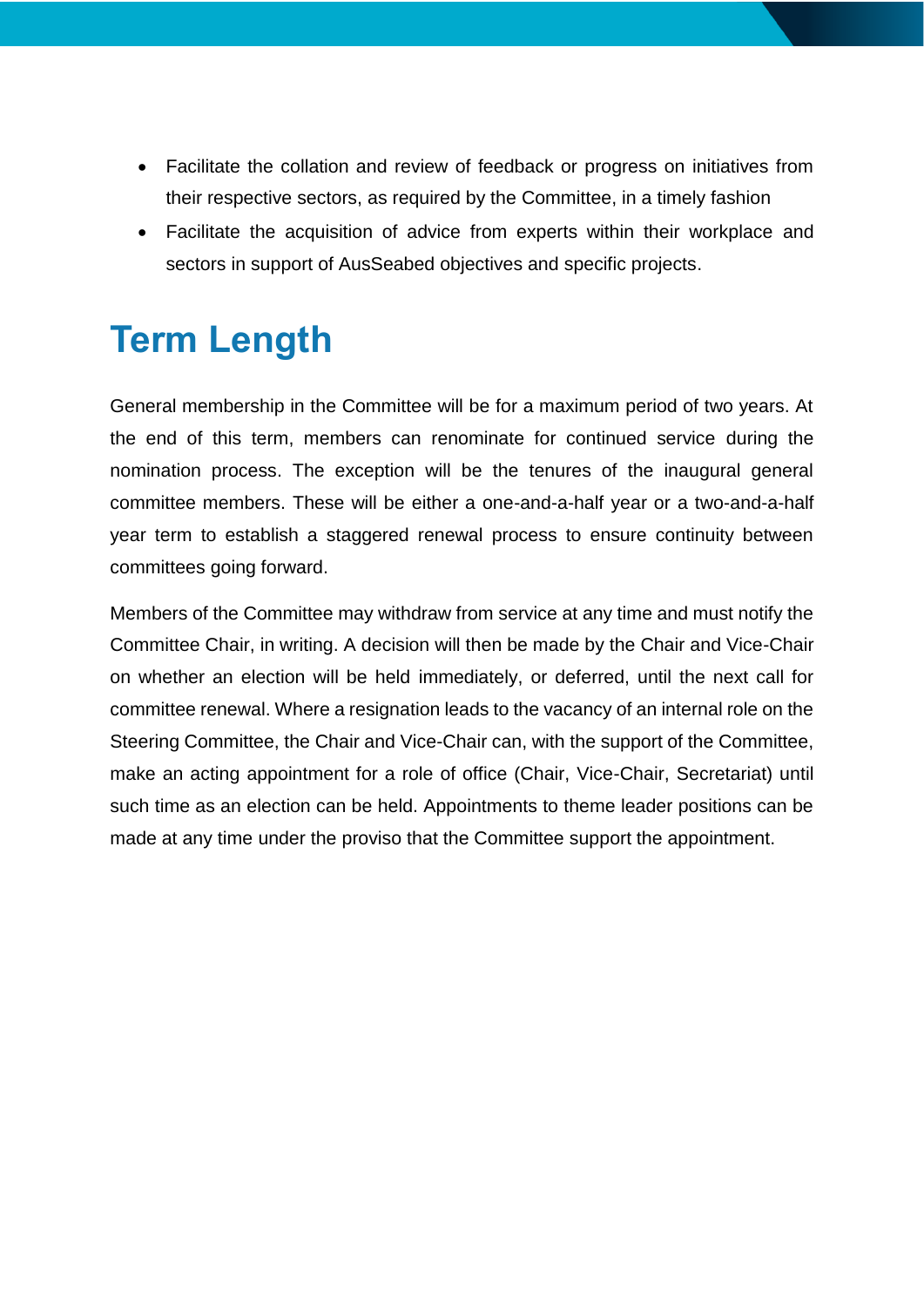## **Election Process**



#### **1. Nominations open | Two months prior to Annual General Meeting (AGM)**

When required, nominations for new members will be sought via the AusSeabed representatives' mailing list, the AusSeabed Newsletter and on the AusSeabed website.

Organisations that are interested in nominating themselves must be able to commit the support required for their representative to attend and participate in the annual Steering Committee meeting, complete duties that may arise from that meeting (such as engage with other partners from their sector, etc.), and attend the annual general workshop and annual general meeting.

To apply, the following information must be emailed to [AusSeabed@ga.gov.au](mailto:AusSeabed@ga.gov.au) by the closing date:

- 1. The organisation name
- 2. The number of AusSeabed meetings/workshops the organisation has attended
- 3. Who from the organisation will act as the representative in the Committee
- 4. Whether or not the organisation agrees to support their representative in the Committee (flights to meetings, accommodation, etc.)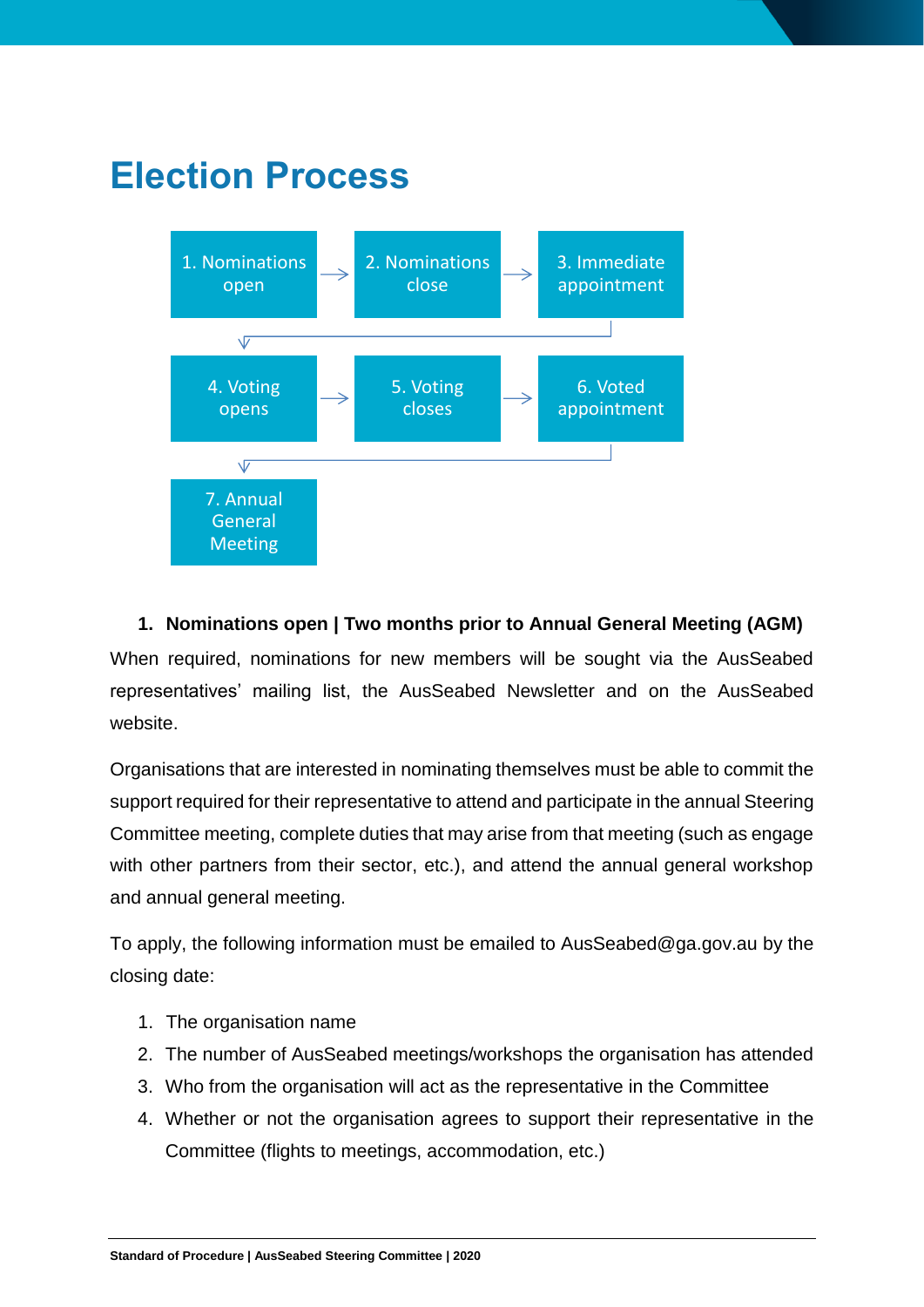5. 75 words or fewer on why the organisation should help lead AusSeabed on the Steering Committee

The standing member organisations are not required to put forward their nominees, as they have a position on the Committee in perpetuity and internally nominate their representative to take part on the Committee.

#### **2. Nominations close**

Nominations remain open for a two week period.

#### **3. Immediate appointment | Five weeks prior to the AGM**

Should the number of nominations in a sector be equal or less than the number of positions available, appointments to the Committee can be made without going to a vote. In the event that no nominations are received for a sector, the call for nominations will be extended by a week and the Committee will email suitable candidates inviting them to apply. If insufficient nominations are received during the extended call for nominations then the Chair can offer membership directly to eligible entities (pending the Committee's approval).

#### **4. Voting opens | Five weeks prior to the AGM**

Should the number of nominations in a sector exceed the number of positions available, then Committee members representing that sector will be decided by community vote.

If an entity believes that their vote presents a legitimate conflict of interest or transparency issue, they are to contact [ausseabed@ga.gov.au](mailto:ausseabed@ga.gov.au) to request an exemption. As current Chair agency will conduct the voting process, they will abstain from the vote. In all other circumstances voting is considered compulsory.